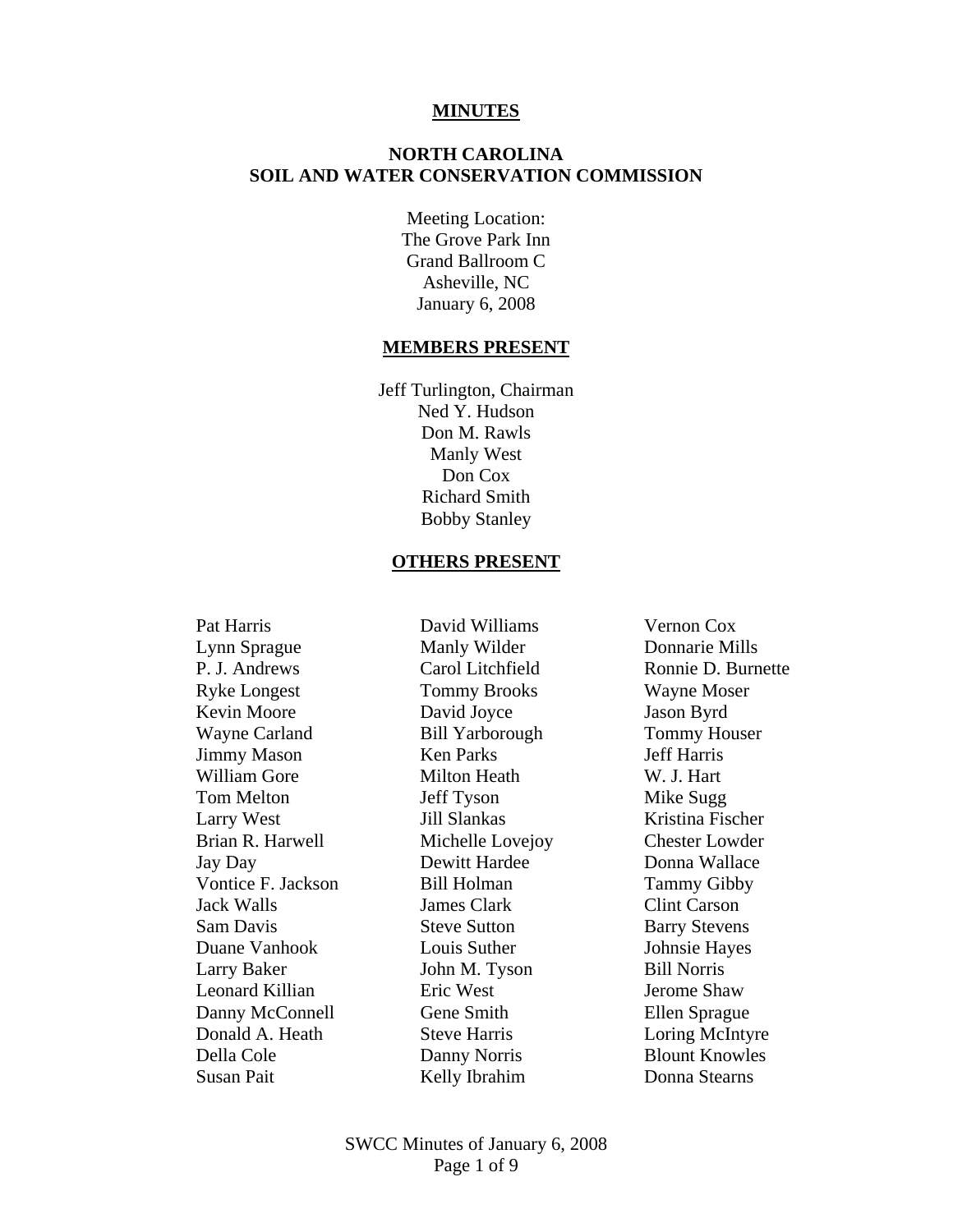# **Summary of Actions Taken by the Commission**

- 1. The following supervisor appointments were approved:
	- S. Keith Sink Davidson SWCD
	- J. Wayne Short Fishing Creek SWCD
	- David Joyce Rockingham SWCD
	- Mittie Hamilton Tyrrell SWCD
- 2. The Commission approved supervisor contracts for the following individuals:
	- Gordon Marlette Alamance SWCD Cover Crop Planting for Drought- \$1,929.00.
	- Jack Huss Burke SWCD Pasture Renovation \$540.
	- Fred Smith Chowan SWCD Waterer and Heavy Use Area Protection - \$3,489.
	- Ronnie D. Burnette Granville SWCD Sod-based Rotation \$1,593.
	- Beth Tucker Forsyth SWCD Pasture Renovation \$810.
	- Ed Wall Forsyth SWCD Pasture Renovation \$1,620.
	- Carl A. Beam Lincoln SWCD- Pasture Renovation \$1,300.
	- Charles Snipes Orange SWCD Abandoned Well Closure CCAP -\$1,500.
	- Mike Bass Sampson SWCD Pasture Renovation \$495.
	- Bryan Hagler Scotland SWCD- Grassed Waterways and Field Borders  $-$  \$4,715.
	- David M. Hight Warren SWCD Pasture Renovation \$2,411.
	- Herman L. Collier Warren SWCD Pasture Renovation \$2,500.
	- Herman L. Collier Warren SWCD Pasture Renovation \$1,575.
	- B. T. Shingleton Wilson SWCD Grade Stabilization Structure, Critical Area Planting - \$549.
- 3. The CCAP Rules and ACSP Rules were finalized and **approved**.
- 4. The post-approval contract #87-05-134-07 for Mr. R. C. Taylor of Swain SWCD was **approved**.
- 4. The post-approval contract # 82-2008-015 for Mr. William Tyndall of Sampson SWCD was **approved**.

# **Preliminary Items**

The January 6, 2008 meeting of the North Carolina Soil and Water Conservation Commission was held in Grand Ballroom C of the Grove Park Inn, Asheville, North Carolina at 3:00 P.M.

Chairman Jeff Turlington called the meeting to order. He welcomed everyone to the Commission meeting and he hoped everyone had had a Merry Christmas and a Happy New Year.

> SWCC Minutes of January 6, 2008 Page 2 of 9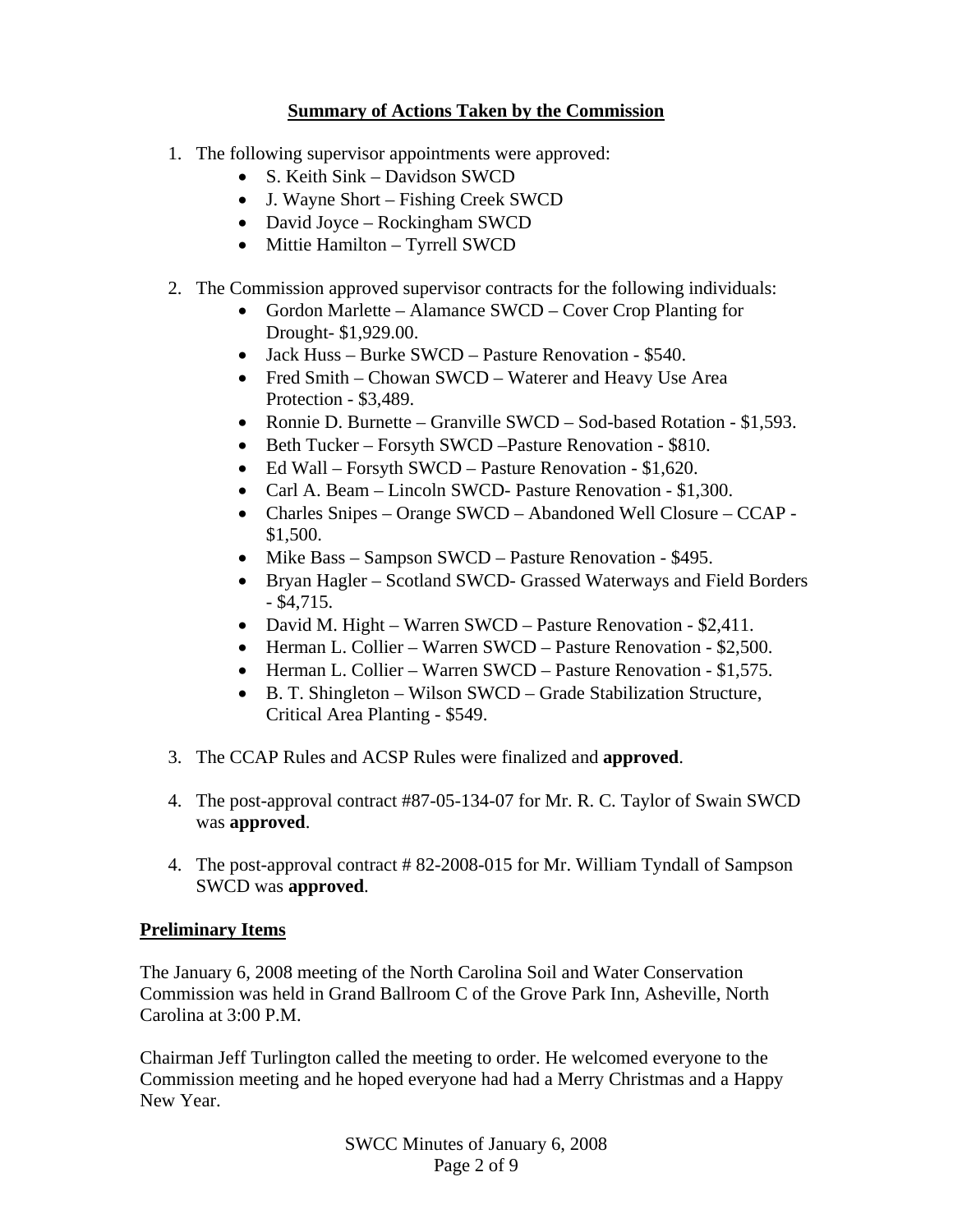He charged the Commission members to declare any conflict of interest or appearance of conflict of interest that may exist for agenda items to be considered by the Commission as mandated by Executive Order No. 1. None were declared.

### **Approval of the Agenda**

Mr. Ned Hudson offered a motion to approve the agenda, and Mr. Bobby Stanley provided a second. The agenda was approved as written.

### **Approval of the Minutes**

Chairman Turlington called for the review and approval of the minutes of the November 14, 2007 Commission meeting. Mr. Manly West offered a motion that the minutes be approved. Mr. Don Rawls provided a second, and the motion carried.

### **INFORMATIONAL ITEMS**

### **Division Report**

 Ms. Patricia K. Harris began by stating that since her appointment by Secretary Bill Ross as Director of Soil and Water, her life had not been the same. She told the Commission that she had worked for the division for twenty years.

Ms. Harris stated that her goals for the division are:

- 1. That the Commission and the local districts are and will remain the Division's highest priority.
- 2. To focus on customer service for local districts.
- 3. The Division will continue to be a contributing partner to the Soil and Water Conservation partnership. We value our working relationship with NCASWCD, NRCS, NCDA, Farm Bureau, Cooperative Extension, N.C. State University, Environmental Defense Fund and many others.
- 4. To increase engineering resources to districts.
- 5. To be responsible and accountable as a state agency in our budgeting, accounting, and expenditures.
- 6. To improve communications internally and externally, and to implement programs that will better recognize districts.

Ms. Harris introduced the following new division employees:

- Michelle Raquet will be heading up the Cost Share program beginning on January 14, 2008.
- Shelly Miller will be the new Community Conservation Coordinator beginning on February 25, 2008.

 Ms. Harris requested that each Commission member review the Ethics Commission Newsletter.

> SWCC Minutes of January 6, 2008 Page 3 of 9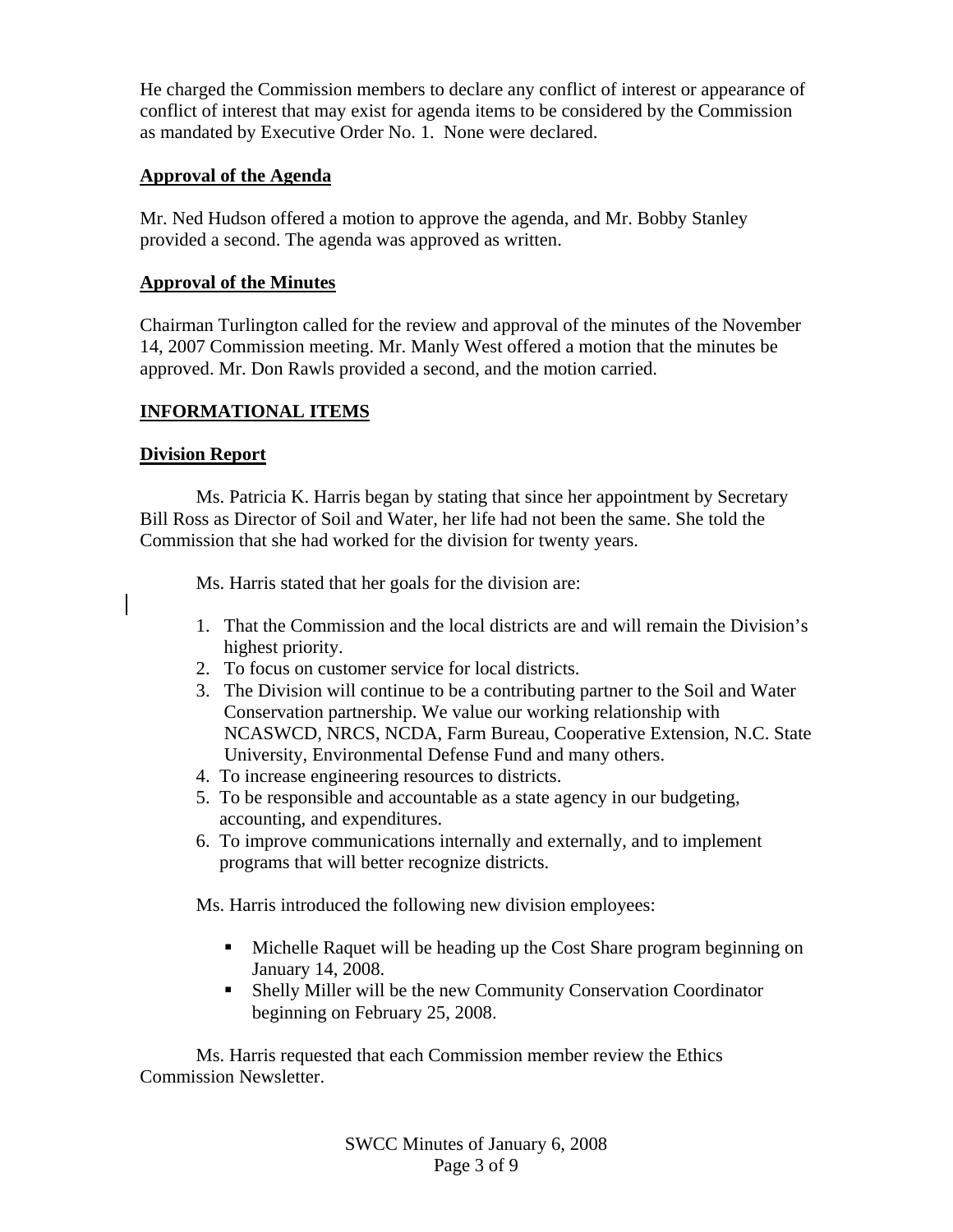### **Final CCAP Rules Approved by Rules Review Commission**

 Mr. David Williams told the Commission that the CCAP rules had been approved by the Rules Review Commission.

#### **Plan for Allocating CCAP Appropriated and Grant Funds**

Ms. Julie Henshaw presented her report on CCAP appropriated and grant funds. The criteria for granting these funds are based on the following:

- The relative rank of the number of miles of stream that are impaired or impacted. (The most recent GIS data from Division of Water Quality is used.)
- The relative rank of the percentage of the county draining to waters classified as Outstanding Resource Waters, High Quality Waters, Trout, or Shellfishing Harvesting (open) on the current schedule of Water Quality Standards and Classifications.
- The percentage of the county that is covered by NPDES Phase I and Phase II requirements.
- The relative rank of population density for the county.
- The relative rank of the percentage of a county's land area that is located within drinking water assessment areas as delineated by the Public Water Supply Section of the Division of Environmental Health.

Requests from districts must be received by February 15, 2008. A conference call will be held in February to discuss and approve the allocations.

#### **Neuse & Tar-Pam Executive Summaries**

 Ms. Julie Henshaw reported on the Annual Progress Report for the Tar-Pamlico Agriculture Rule. This year she stated that the Neuse Basin has achieved an estimated 45% nitrogen reduction compared to the 1991-1995 baseline. This year reports a two percent decrease in nitrogen loss reduction compared to the 47% nitrogen reduction in 2005.

 Ms. Henshaw stated that nitrogen loss reduction from agricultural land was accomplished through best management practice (BMP) installation, fertilizer application reduction, and cropland attenuation.

 She also stated that for the entire Tar-Pamlico Basin agriculture has achieved an estimated 43% reduction in nitrogen loss compared to a 1991 baseline. This year reports a five percent decrease in nitrogen loss reduction compared to the 48% nitrogen reduction in 2005. This continues to exceed the rule-mandated 30% reduction. The main reason for this decrease is due to crop shift from soybeans to other crops requiring higher nitrogen application rates. The contribution of fertilization management and the installation of BMPs were significant factors in the reported reduction.

> SWCC Minutes of January 6, 2008 Page 4 of 9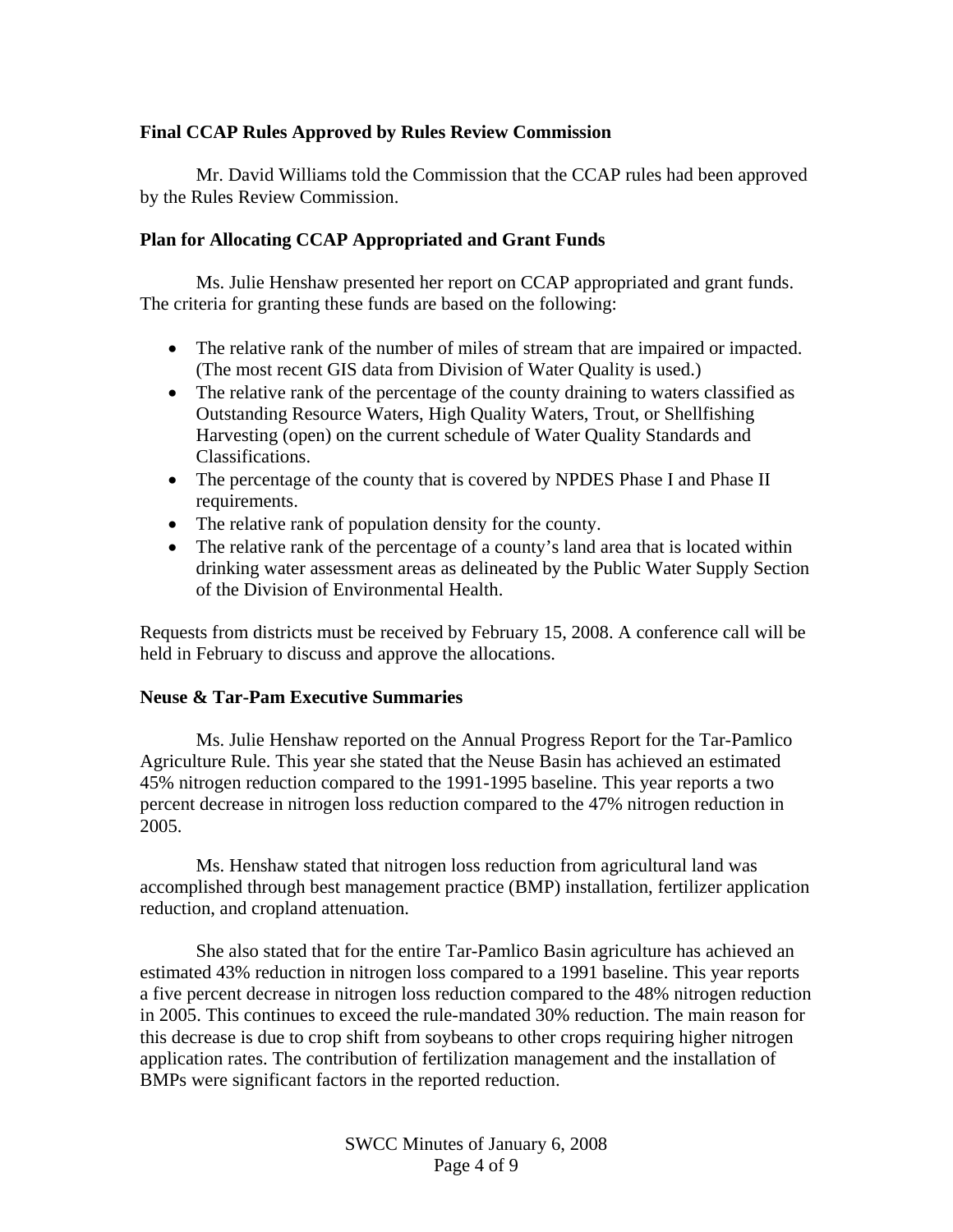#### **Lagoon Conversion Program Update**

 Mr. Vernon Cox stated that SB-1465 established the Lagoon Conversion Program and charged the division with implementation of the program. The purpose of the program is to provide an incentive to farmers to convert existing anaerobic lagoon waste treatment systems to innovative animal waste management systems. It also establishes performance criteria for the innovative waste management systems.

 Mr. Cox stated that the General Assembly appropriated \$2 million that will provide up to 90% Cost Share for the costs of these systems, with a cap of \$500,000 per operation per year.

 An Advisory Committee was established consisting of members from Environmental Defense, the Sierra Club, the Pamlico-Tar River Foundation, NRCS, NC Pork Council, the Division of Water Quality, NC State University and Frontline Farmers to provide input for the implementation of the program. The division is also working in consultation with DENR's legal counsel, the Attorney General's office, and representatives from the Governor's office.

 An application form has been developed, a web site is being organized, and a series of information sessions will be held during January and the first part of February.

Applications will be received during February and accepted until mid-March.

#### **Conservation Easements**

 Ms. Michelle Lovejoy reported that many districts are at work in the preservation arena (i.e. Voluntary Ag districts, holding easements, or holding titled land outright). She stated that Mr. Jerry Dorsett, a past area coordinator, is now working with Working Lands with DENR. He will be working together with Ms. Lovejoy on the conservation easements project.

 A Resource Manual for Soil and Water Conservation Districts – Farmland Pilot Program Work will be developed over the next 18 months. A Resource Manual Outline DRAFT is attached. (See #3E.) A list of all contributing persons is also in that attachment.

### **NRCS Report**

Ms. Mary K. Combs introduced the new NRCS Management team:

- Greg Walker will be filling the position of Dick Fowler who recently retired.
- Renee Melvin is filling the position of Bill Harrell who recently retired.
- Angela Little is filling the vacated position in Area 2.

SWCC Minutes of January 6, 2008 Page 5 of 9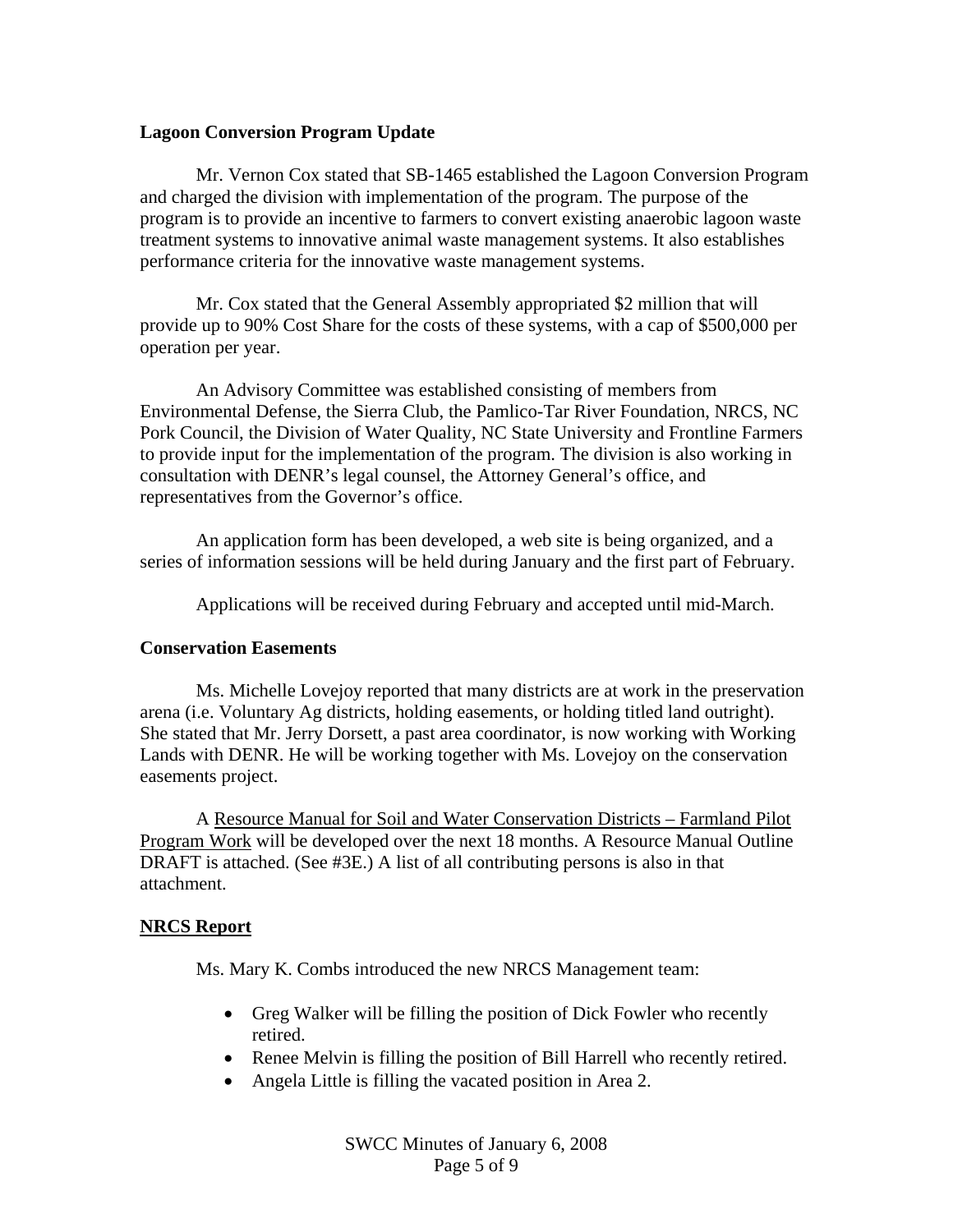Ms. Combs stated that the current Farm Bill would be extended through March 15, 2008. The new Farm Bill passed both the Senate and the House. The President may sign the bill prior to March 15, 2008.

Chairman Turlington asked that everyone in the room introduce themselves.

 Chairman Turlington presented a plaque from the SWCC to Manly S. Wilder, past Director of the Division of Soil and Water, for his exceptional leadership and outstanding service to the Commission.

 Mr. Wilder thanked the Commission for his award. He stated that he had enjoyed his 18 months that he served as Director of Soil and Water Conservation.

# **ACTION ITEMS**

### **Consent Agenda**

 Mr. Don Rawls offered a motion that the Consent Agenda be approved as given. Mr. Richard Smith provided a second, and the motion carried.

### **Nomination of Supervisors**

The following supervisors were approved for appointment:

- Mr. S. Keith Sink filling the un-expired term of Jimmie B. Sink of Davidson SWCD.
- Mr. J. Wayne Short filling the un-expired term of William N. Mann, Jr. of Fishing Creek SWCD.
- Mr. David Joyce filling the un-expired term of R. O. Jones, Jr. of Rockingham SWCD.
- Ms. Mittie Hamilton filling the un-expired term of Roy Smith of Tyrrell SWCD.

# **Approval of Supervisor's Contracts**

- Gordon Marlette Alamance SWCD Cover Crop Planting for Drought- \$1,929.00 – Contract #01-08-28-02.
- Jack Huss Burke SWCD Pasture Renovation \$540 Contract # 55-08-274-03.
- Fred Smith Chowan SWCD Waterer and Heavy Use Area Protection - \$3,489 – Contract # 21-08-16-04.
- Ronnie D. Burnette Granville SWCD Sod-based Rotation \$1,593 Contract # 39-08-09-13.
- Beth Tucker Forsyth SWCD –Pasture Renovation \$810 Contract #34-08-09-16.
- Ed Wall Forsyth SWCD Pasture Renovation \$1,620 Contract #34-08-10-16.
- Carl A. Beam Lincoln SWCD- Pasture Renovation \$1,300 Contract # 55-08-287-03.

SWCC Minutes of January 6, 2008 Page 6 of 9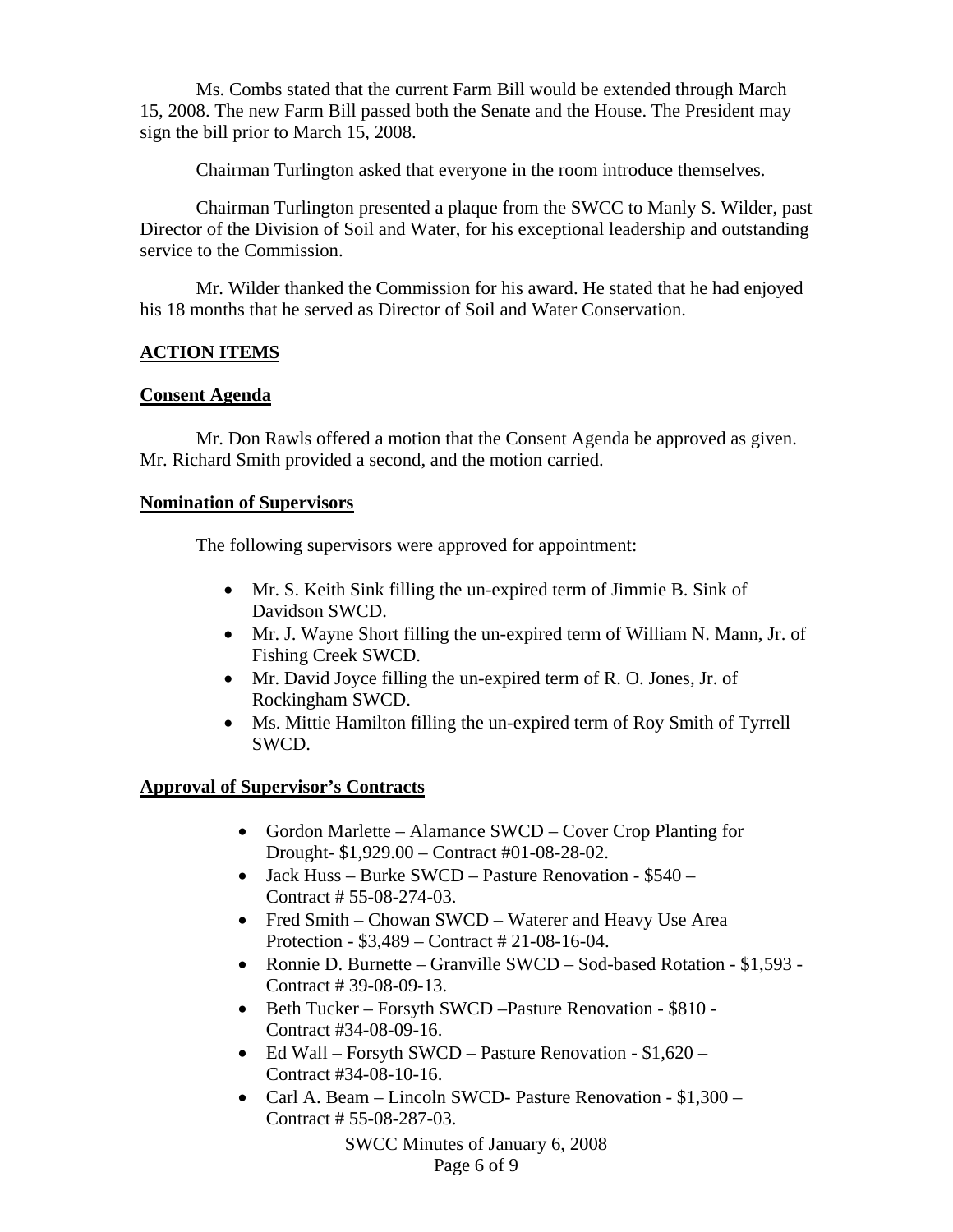- Charles Snipes Orange SWCD Abandoned Well Closure CCAP -\$1,500 – Contract # 68-08-505-02.
- Mike Bass Sampson SWCD Pasture Renovation \$495 Contract #DT82-08-107-02.
- Bryan Hagler Scotland SWCD- Grassed Waterways and Field Borders - \$4,715 Contract #83-08-03-08.
- David M. Hight Warren SWCD Pasture Renovation \$2,411 Contract # DE-93-08-207-13.
- Herman L. Collier Warren SWCD Pasture Renovation \$2,500 Contract #DE-93-08-206-13.
- Herman L. Collier Warren SWCD Pasture Renovation \$1,575 Contract # DE-93-08-204-13.
- B. T. Shingleton Wilson SWCD Grade Stabilization Structure, Critical Area Planting - \$549 – Contract #CS98-08-23-09.

### **Final Approval of ACSP and CCAP Rules**

 Mr. David Williams recommended that CCAP Rules 15A NCAC 6I.0107 and .0108 (which states repayment procedures and district implementation procedures) be approved for final adoption.

 Mr. Don Cox made a motion that these rules be approved. Mr. Bobby Stanley provided a second, and the motion carried.

 Mr. Williams also requested final adoption of the following changes as originally approved by the Commission at its July meeting:

1) Ag Cost Share Rule 15A NCAC 06E.0102 (1) be modified to read as follows:

Agriculture Nonpoint Source (NPS) Pollution means pollution originating from a diffuse source as a result of agricultural activities related to crop production, production and management of poultry and livestock, land application of waste materials, and management of forest land incidental to agricultural production.

2) Ag Cost Share Rule 15 A NCAC 06E .0102 (3) be modified to read as follows:

 Applicant means a person(s) who applies for best management practice cost sharing monies from the district. An applicant may also be referred to as a cooperator. All entities, with which the applicant is associated, including those in other counties, shall be considered the same applicant.

3) Ag Cost Share Rule 15A NCAC 06E .0105 (j) be modified to read as follows:

 For purposes of determining eligible payments under practice-specific caps described in the detailed implementation plan, the district board shall consider all entities with which the applicant is associated, including those in other counties, as the same applicant.

> SWCC Minutes of January 6, 2008 Page 7 of 9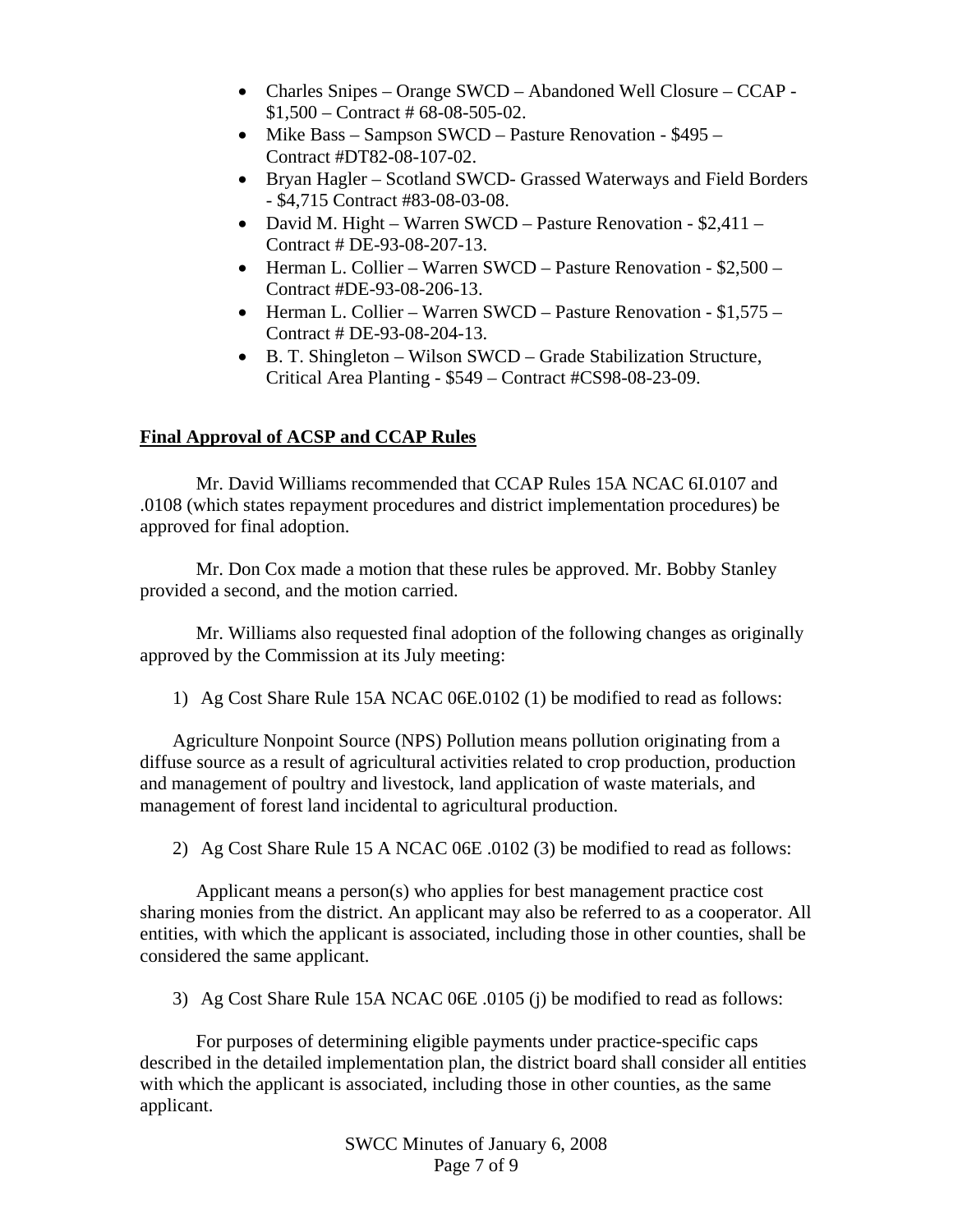4) Ag Cost Share Rule 15A NCAC 06E .0107 be clarified to read as follows:

 (a) The landowner shall be required to sign the agreement for all practices other than agronomic practices and land application of animal wastes.

 (e) The technical representative of the district shall determine if the practice(s) implemented have been installed according to specifications as defined for the respective program year in the USDA-Natural Resources Conservation Service Technical Guide, Section IV, Raleigh, North Carolina to other specifications approved by the Commission, or according to specifications approved by the Division for district BMP's. The district shall be responsible for making an annual spot check of five percent of all the cost share agreements to ensure proper maintenance. Waste management system shall be included as part of the annual five percent check except for systems on farms without certified waste management plans. In those cases, the system will receive annual status reviews for five years following implementation.

 (k) When land under cost share agreement changes owners the new landowner shall be strongly encouraged by the district to accept the remaining maintenance obligation. If the new landowner does not accept the maintenance requirements in writing, then the original applicant shall be required to refund 100% of all CSI payments and a prorated portion of cost share payments in accordance with Table 1 in paragraph (g) of this rule.

 Mr. Richard Smith made a motion that these modifications be approved. Mr. Ned Hudson provided a second, and the motion carried.

#### **ACSP Issues from Districts**

#### **Post Approval of ACSP Contract – Swain SWCD**

 Mr. Ken Parks presented a request by Swain SWCD regarding the contract of Mr. R. C. Taylor (Contract #87-05-134-07) for hydroseeding.

This began in May of 2005 by the previous district technician and continued with Ms. Tammy Gibby who was hired in late June of 2005. Ms. Gibby had informed Mr. Taylor that his contract had been approved and that he could begin hydroseeding. Mr. Taylor contacted Ms. Gibby and reported that the work had not been done due to the person he had asked to do the work, never showing up. Weather prohibited him from getting the job done until October of 2007. At this time, when Ms. Gibby reviewed his contract, she realized that it had expired.

 Swain SWCD is requesting that a new contract be written for Mr. R.C. Taylor's hydroseeding and that the \$1500 reimbursement be taken out of 2008 funds.

 Mr. Don Cox made a motion that a new contract be written, and Mr. Bobby Stanley provided a second. The motion carried.

> SWCC Minutes of January 6, 2008 Page 8 of 9